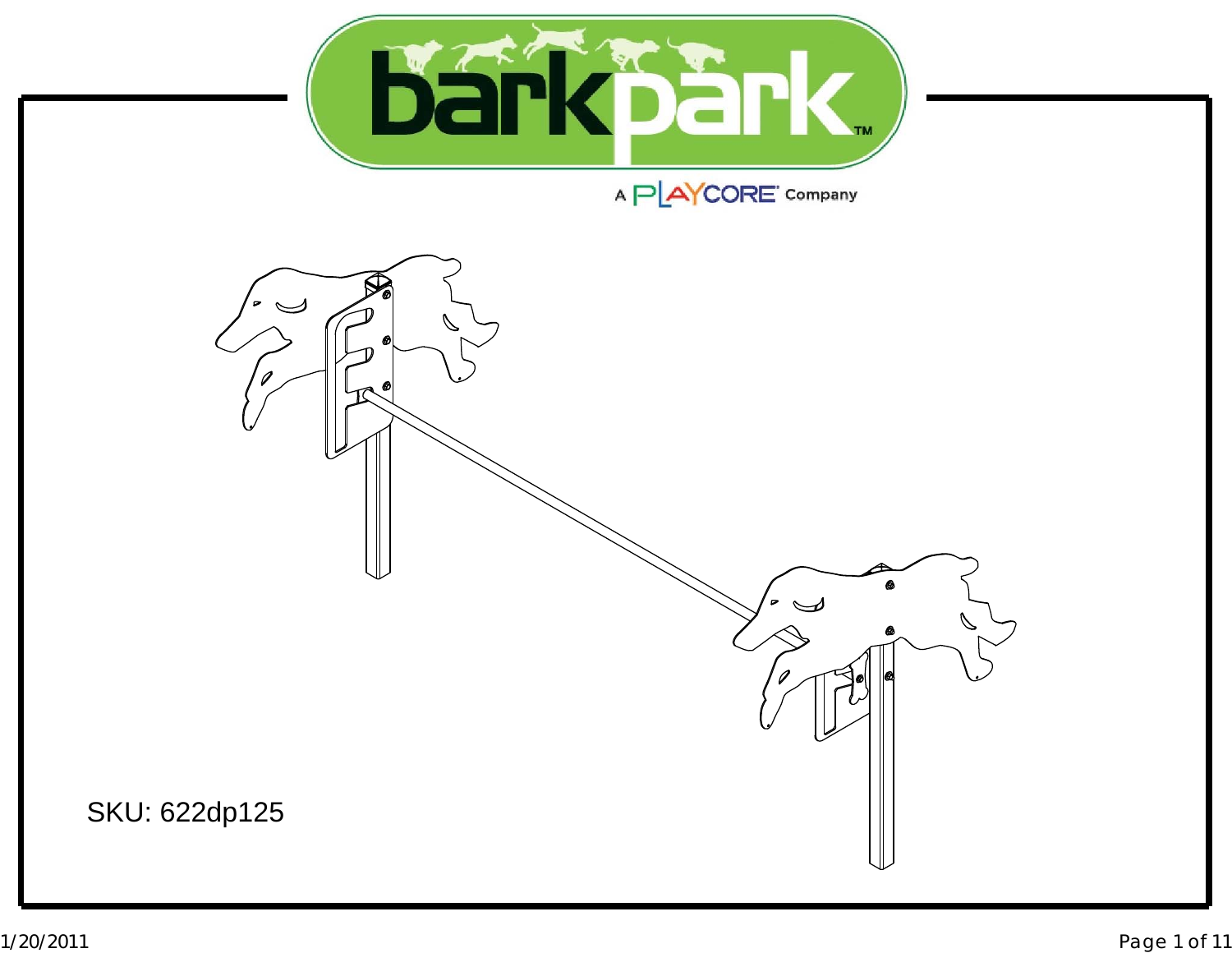

### **WARRANTY & TERMS**

#### **WARRANTY: 5 Year Limited Warranty on Thermoplastic/Canine coated elements.**

Bark Park guarantees all items for one full year to be free of defects in workmanship or materials when installed and maintained properly. We agree to repair or replace, any items determined to be defective. Items specifically not covered by this warranty include vandalism, man made or natural disasters, lack of maintenance, normal weathering or wear and tear due to public abuse.

**ORDER INFORMATION:** When ordering please include <sup>a</sup> brief description of all items. Be sure to include colors for Canine coated and powder coated surfaces. To assist Bark Park in entering orders properly, please fax or mail orders on your standard purchase order form. Quotes are good for 30 days.

**GSA CONTRACT:** GSA pricing is available on several items. Contact our sales department for specific information.

**SPECIFICATIONS:** Due to Bark Park's continuous product improvement, we reserve the right to change specifications when necessary without notice.

**PRICING:** Bark Park strives to keep pricing as low as possible. However, should we encounter increases in our costs that are simply too large to absorb, we reserve the right to increase prices without notice.

**TERMS:** Approved accounts net 30 days. Initial order requires payment in full before shipment. A finance charge of 1-1/2% per month will be applied to all delinquent accounts. We accept VISA, MASTERCARD and AMERICAN EXPRESS.

**FREIGHT CHARGES:** Terms of sale are F.O.B. factory. Bark Park will prepay and add the freight to the invoice if requested to do so. All weights are approximate.

Damages or loss in transit is the responsibility of the carrier, whether visible or concealed. It is the responsibility of the recipient to assure that the order is received complete. Before signing the delivery receipt, inspect the shipment immediately and completely. Note any damages or shortages on the bill of lading. Damage reports must be filed within 10 days. Bark Park is NOT responsible for damages or loss in transit. Title to all goods passes to the customer at the time of shipment. Bark Park will assist in filing claims if the freight arrangements were made by Bark Park at your request.

**CANCELLATIONS AND RETURNS:** Cancellations are only accepted with approval of Bark Park. No merchandise shall be returned without <sup>a</sup> Return Goods Authorization number which is issued by customer service. Any authorized merchandise must be carefully packed and received in saleable condition. A restocking charge of up to 25% will be applied to all returned goods when the error is not the fault of Bark Park. All returns must be shipped freight prepaid.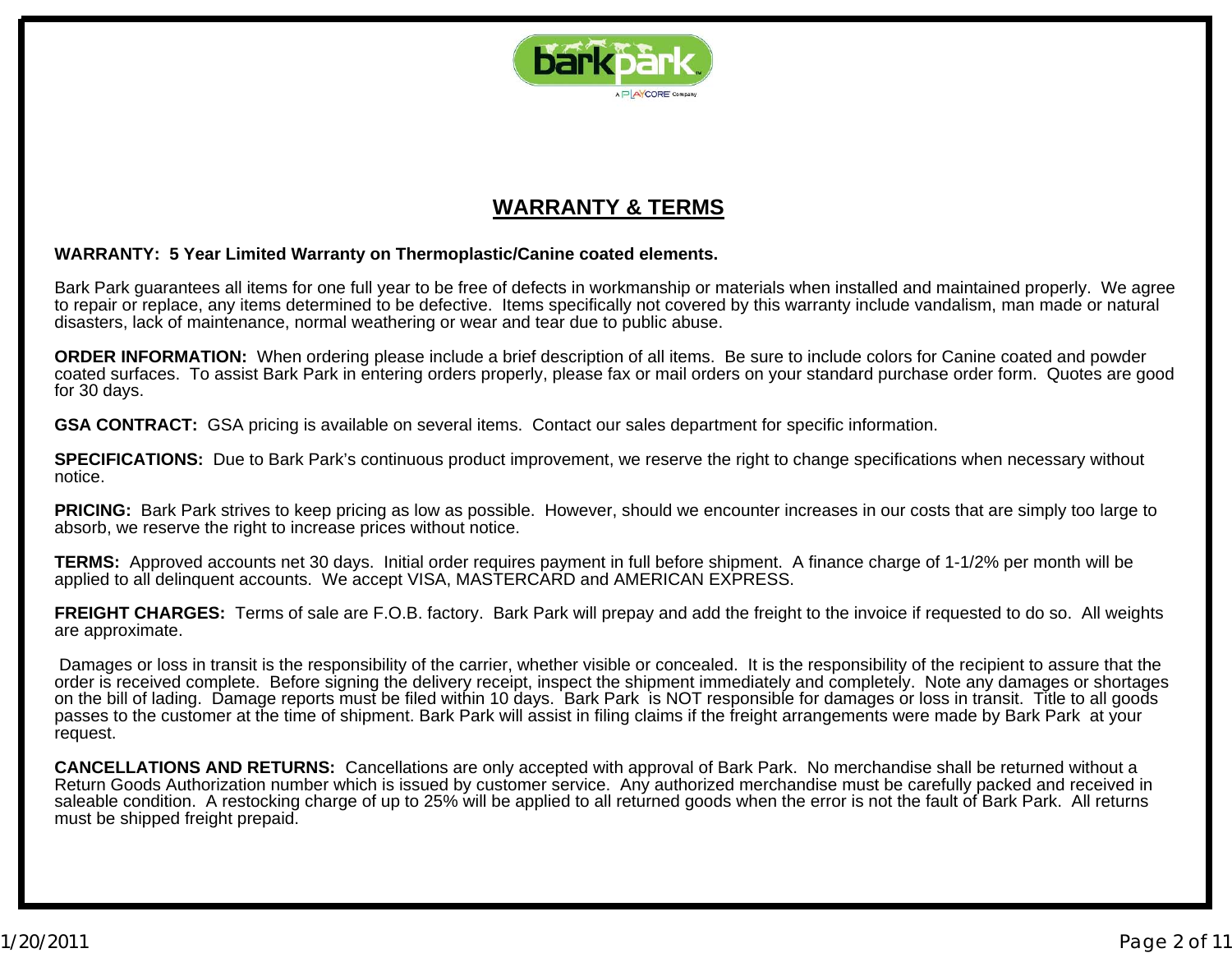

#### *SAFETY WARNINGS & EQUIPMENT INSPECTION*

- •Owners and installers please note these safety warnings and make use of this checklist on a regular basis.
- •Follow installation instructions when erecting equipment.
- • Ground surfaces around equipment should be restored as needed. Concrete footings should never be exposed. Surface depth should comply with ASTM and CPSC specifications.
- •Check for and repair damage caused by wear or vandalism, a major factor in injury causing situations.
- • All protruding bolts should be covered or cut off and finished smooth. Sharp edges on pipes should be capped or removed. Check for bent, broken, or severly worn pipe, and replace.
- •All equipment should be free of rust and repainted whenever necessary to deter rusting.
- • We provide our customers with layout sheets and installation instructions. Please keep on file the specifications sheet that contains the listing of every part used.
- •Never add components not intended for use with this product.
- •Regular maintenance is necessary in this and all park and recreational equipment to insure the safety of the user.
- •Note: Proper maintenance of equipment requires regular tightening of all bolts, nuts, and setscrews.
- •Note: Regular checking of all parts, castings, etc. should be made. If a part is broken or worn, it shoud be replaced immediatly.
- •Check to be sure all fittings are tight and that bars and pipes do not move.
- • Replace all worn S-hooks. S-hooks must be completely closed. Failure to close S-hooks can result in serious injury to the user. NEVER reuse S-hooks.
- •Test for free movement of swing hanger and other moving attached parts.
- •Check for worn chains and replace them.
- •A soft resilient surface should be placed under all swings extending at least twice the height of the top rail both front and back.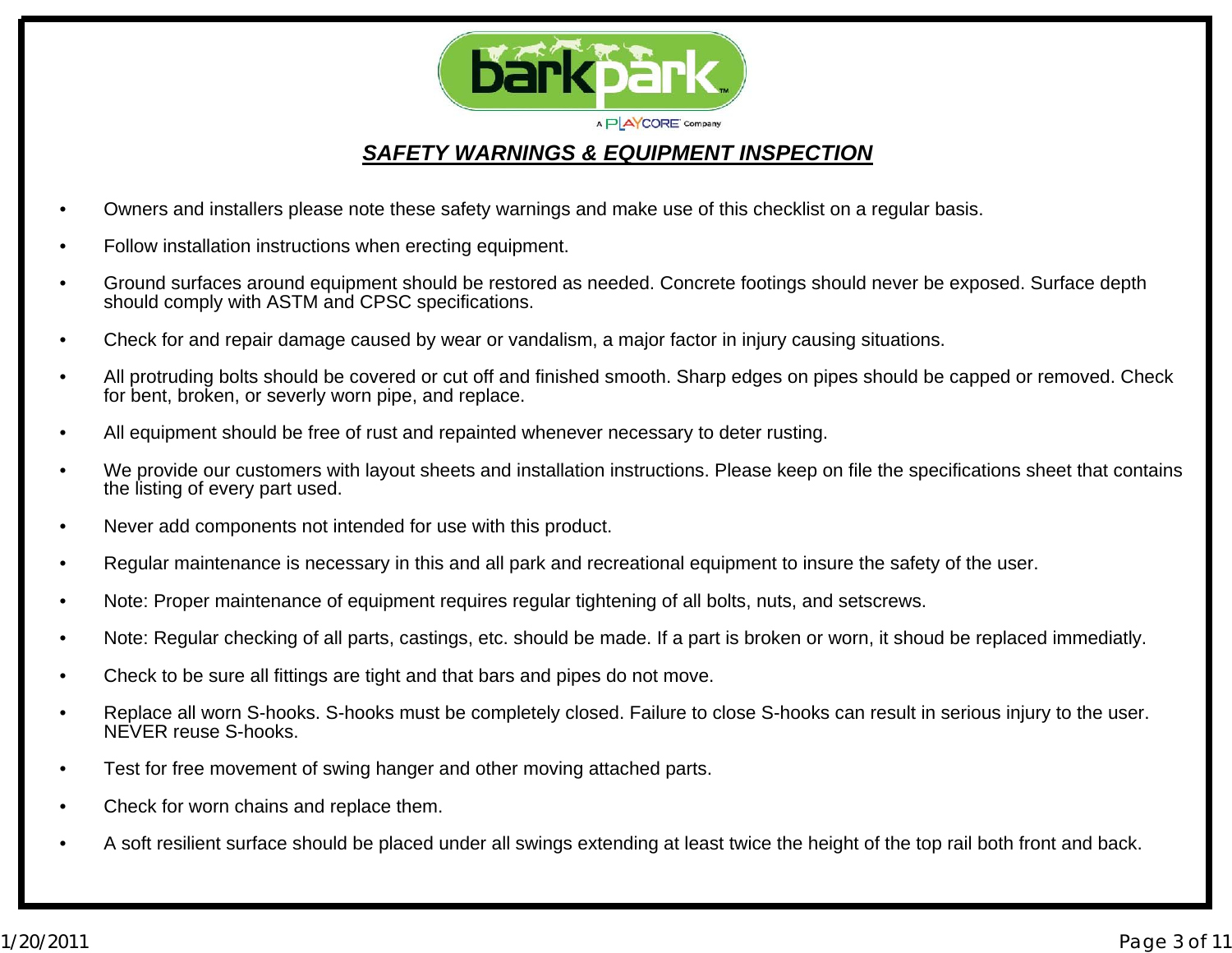# HARDWARE

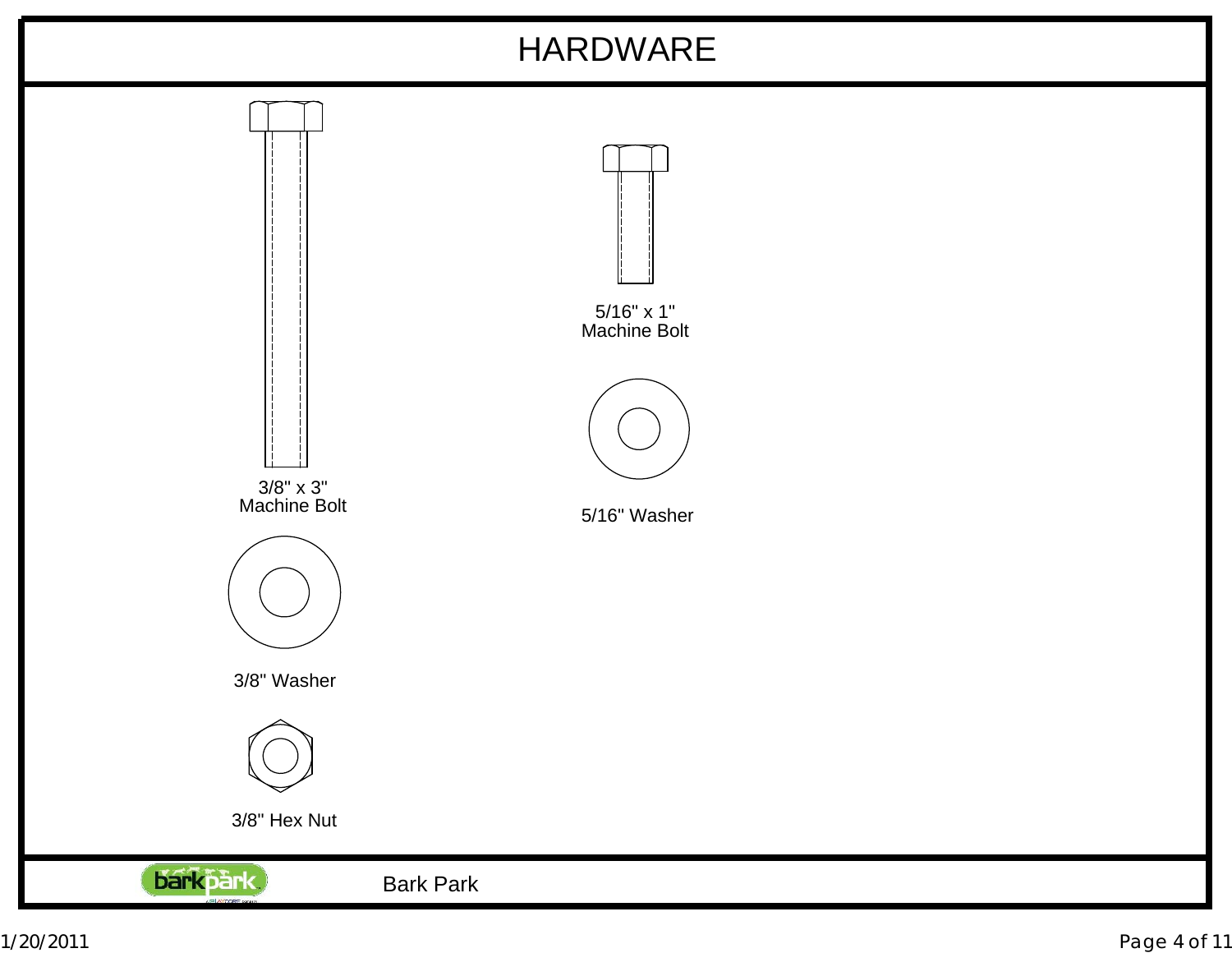### TOOLS REQUIRED









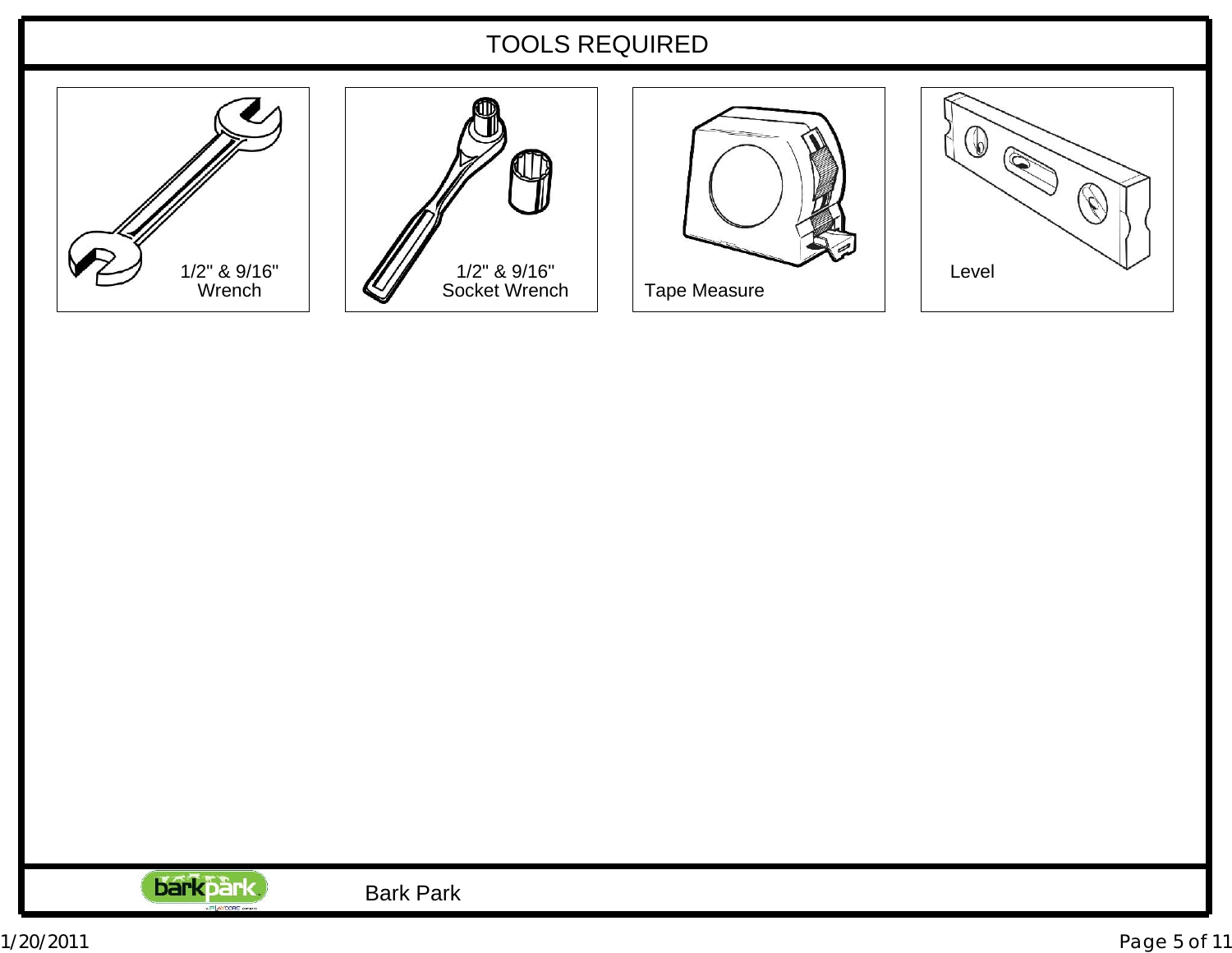#### **BARK-450ROVER JUMP OVER**

Frame: Laser cut 10 ga. sheet steel. Posts are 2" sq. tubing. Jump rod is made from 1" <sup>x</sup> 15 ga. steel tubing.

Frame Coating: Electrostatic powder coated application oven cured.

Dimensions: 78" long <sup>x</sup> 43" deep <sup>x</sup> 30 3/8" tall. Jump rod can be placed at heights of 9 ¼", 14 3/8" or 19 ½".

Panel Coating: Oven fused functionalized polyethylene copolymer-based thermoplastic. Fluidized bed coating application with superior mechanical performance, impact resistance and UV-stability.

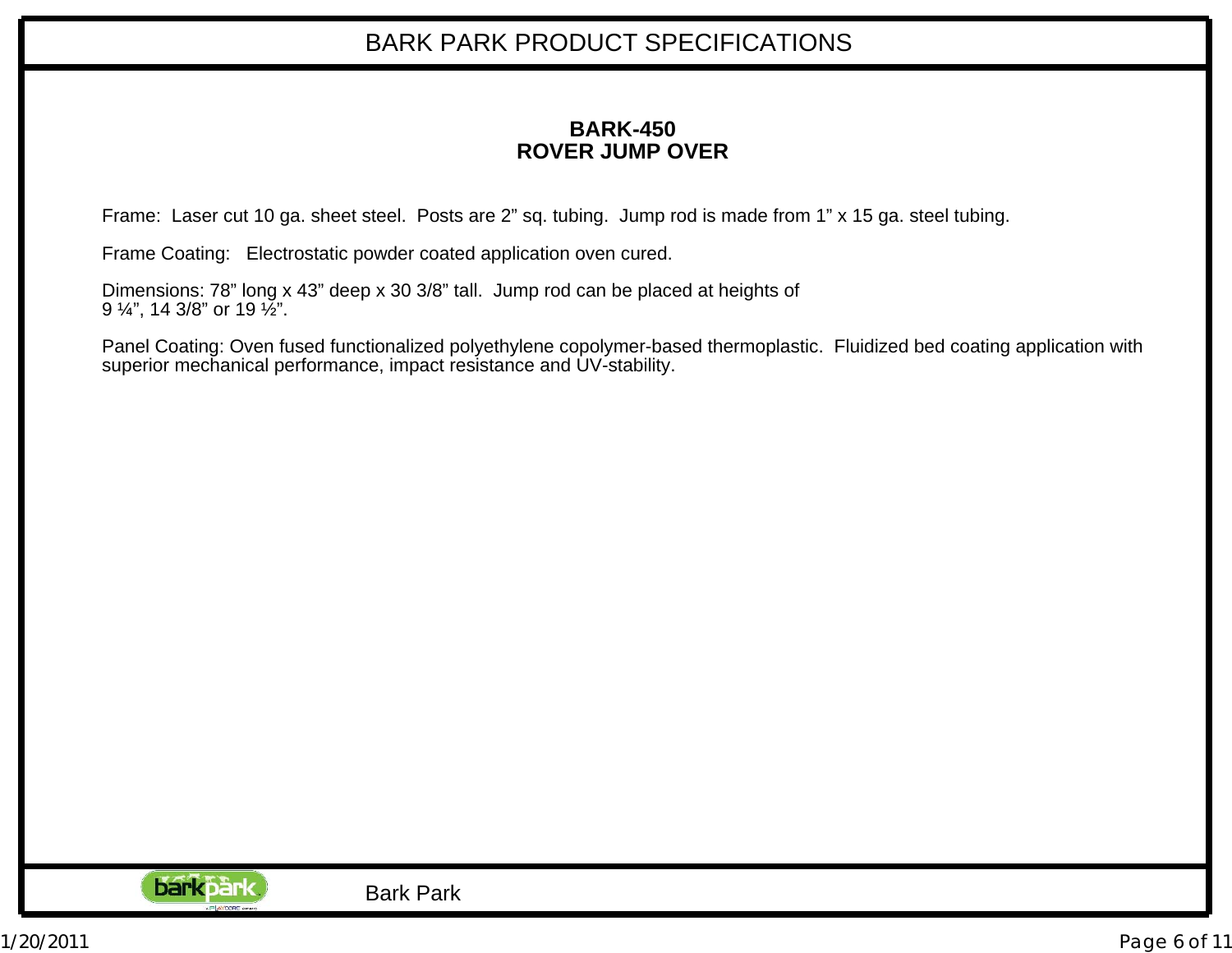### COMPONENTS

 $\widetilde{\phantom{m}}$ 

|                                         | $\overline{2}$                 |                  |  |   |         | $5\phantom{.0}$ |                |
|-----------------------------------------|--------------------------------|------------------|--|---|---------|-----------------|----------------|
| <b>ITEM NO.</b><br>PartNo               | <b>DESCRIPTION</b>             | <b>QTY</b>       |  |   |         |                 |                |
| T-01-08-0006<br>$\overline{1}$          | rover jump over panel          | $\overline{2}$   |  | 4 |         |                 |                |
| $\overline{2}$<br>P-01-08-0033          | <b>Rover Support Post</b>      | $\overline{2}$   |  |   |         |                 |                |
| $\overline{3}$<br>T-01-08-0007          | rover jump over support panel  | $\overline{2}$   |  |   |         |                 | 9 <sup>°</sup> |
| P-01-08-0008<br>$\overline{\mathbf{4}}$ | bone attachment plate          | $\overline{2}$   |  |   |         |                 |                |
| $5\phantom{.0}$<br>33-02-0002           | 3/8" Zinc Plated Washer        | 12               |  |   |         |                 |                |
| $\boldsymbol{6}$<br>33-02-0001          | 5/16" Zinc Plated Washer       | $\overline{2}$   |  |   | $\bf 8$ |                 |                |
| 33-05-0008<br>$\overline{7}$            | 3/8" x 3" Machine Bolt (zinc)  | $\boldsymbol{6}$ |  |   |         |                 |                |
| $\bf 8$<br>33-05-0001                   | 5/16" x 1" Machine Bolt (Zinc) | $\overline{2}$   |  |   | 6       |                 |                |
| 33-01-0002<br>9                         | 3/8" Hex Nut (Zinc)            | $\boldsymbol{6}$ |  |   |         |                 |                |
| $10\,$<br>P-01-08-0034                  | Rover Jump Over Pipe           | $\mathbf{1}$     |  |   |         |                 |                |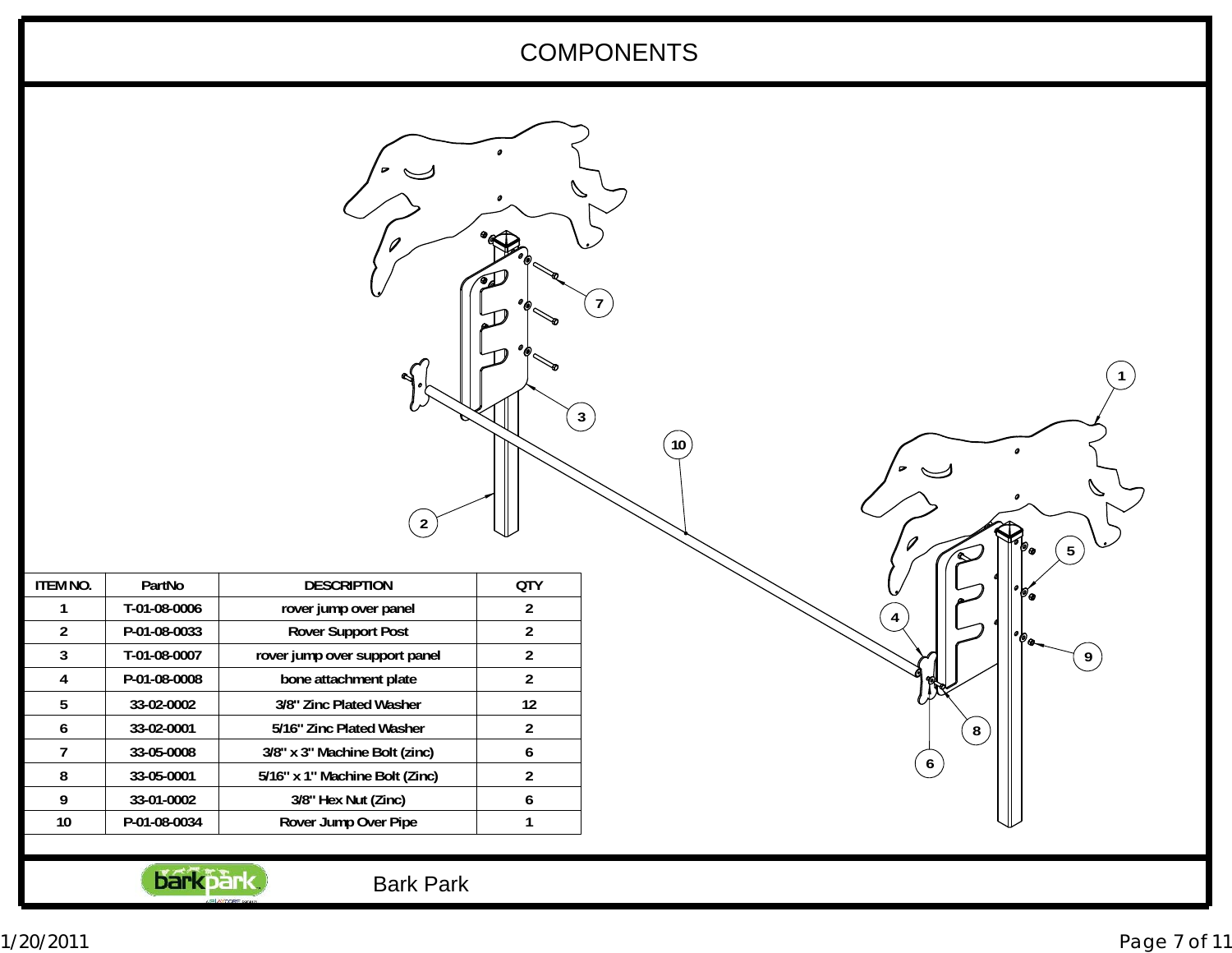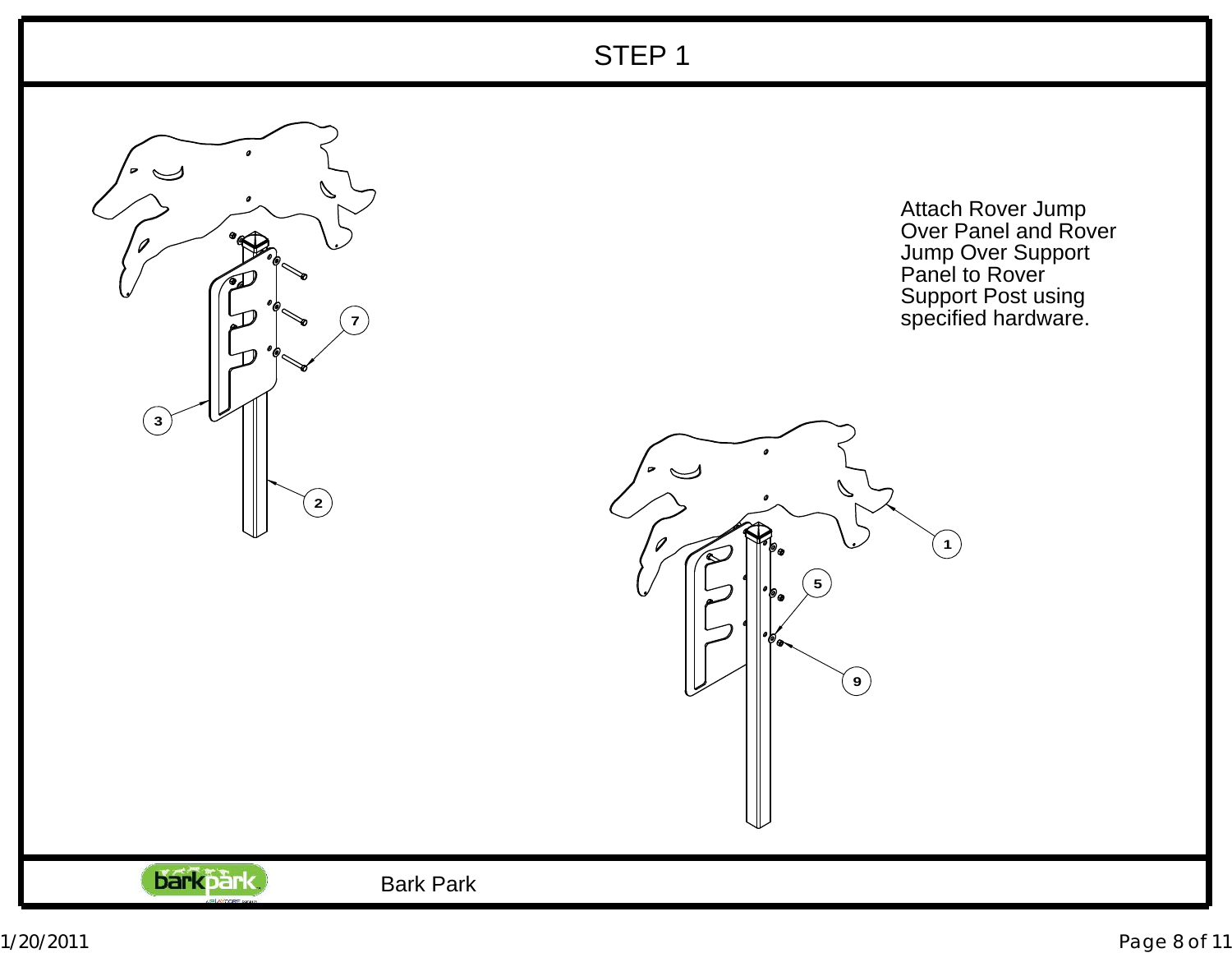## STEP 2

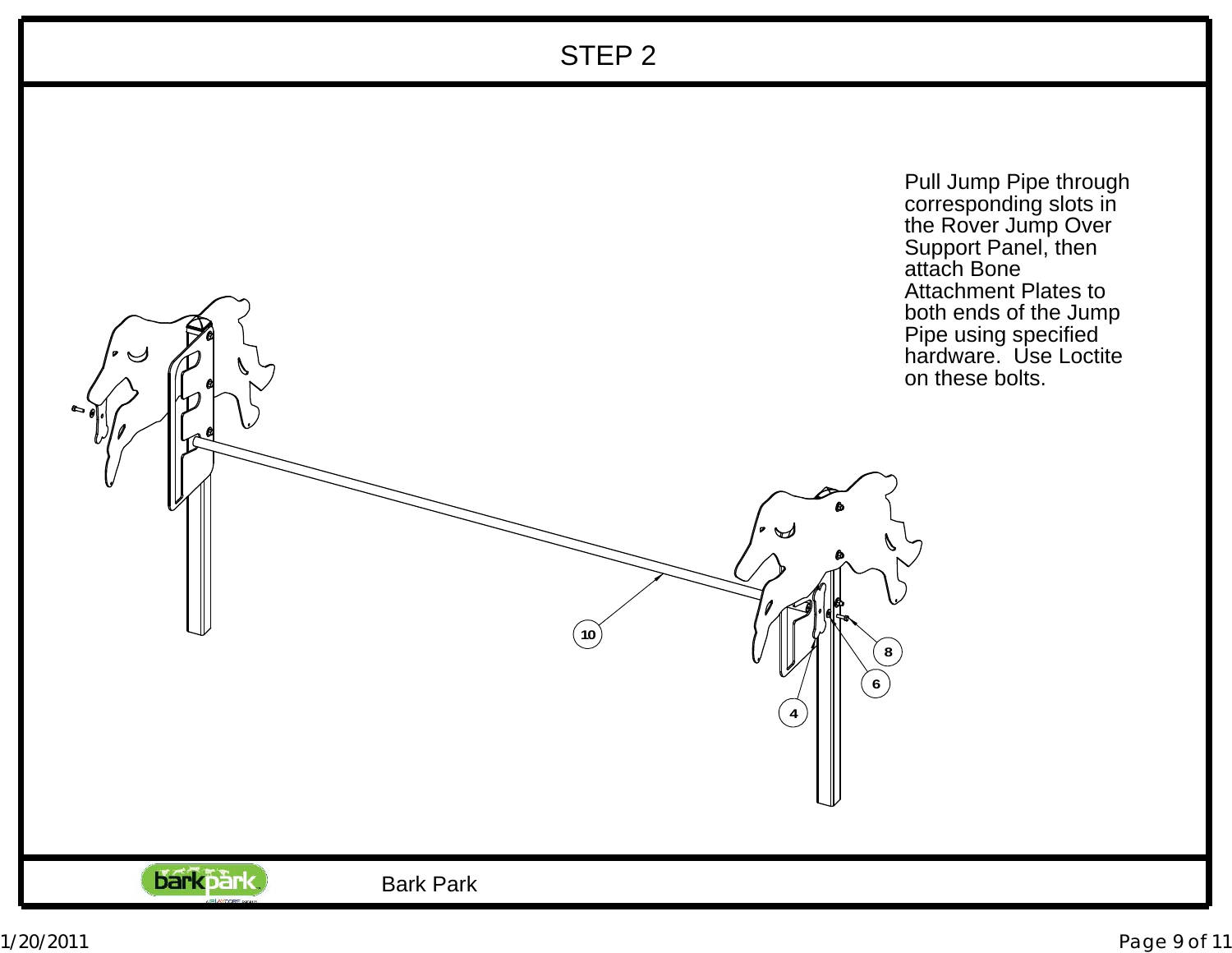## FOOTINGS